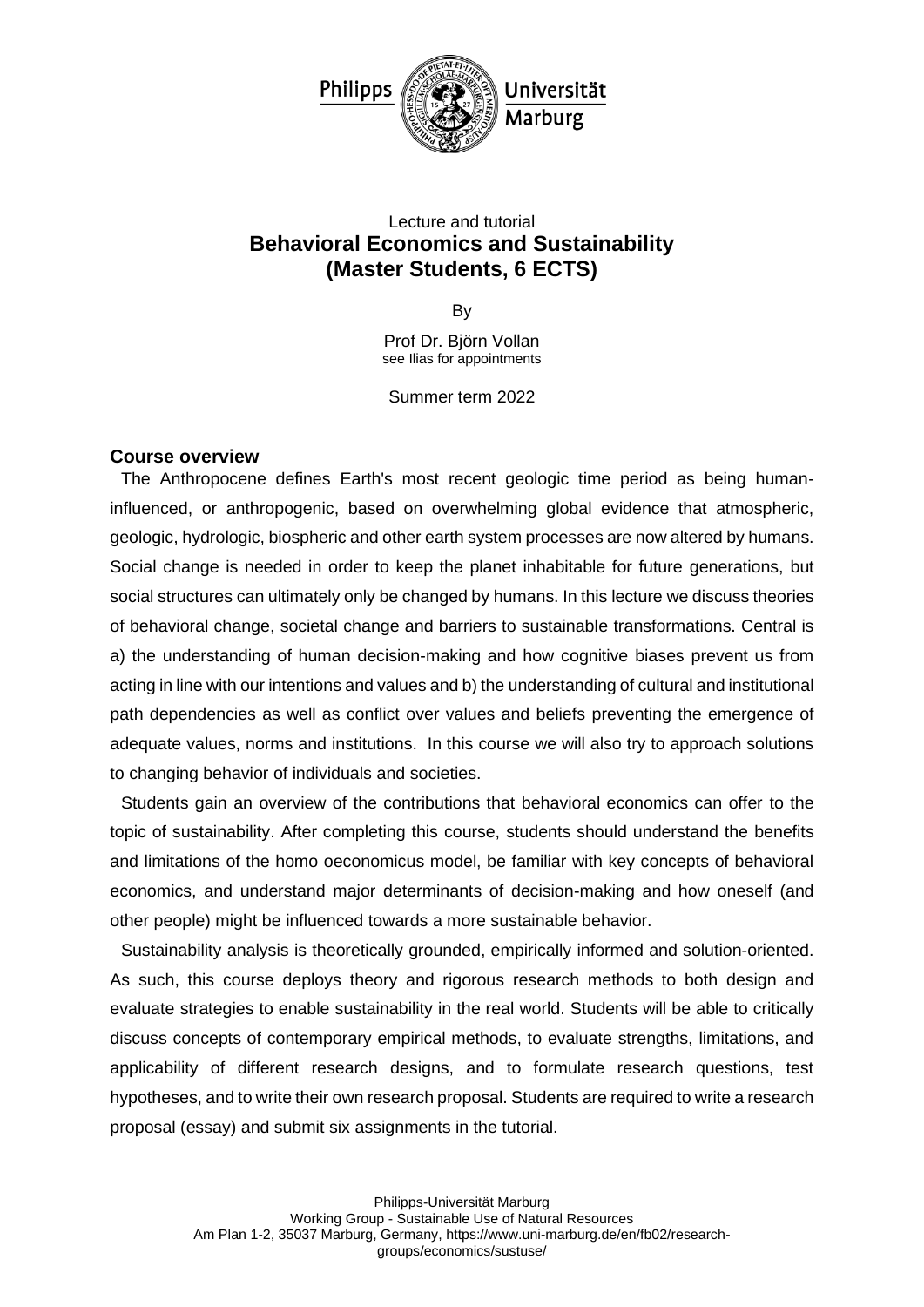## **Study achievement and exam**

Study achievement: During the course you will be given 6 assignments to be handed in and discussed during the tutorial sessions. To pass the study achievement, you have to hand in 5 out of 6 assignments (in sufficient quality).

Grading: Students write a research proposal in which they motivate an own (transformative) research idea and lay out how their research question could be implemented. For this research proposal students have to decide on a hypothesis to be tested, the methods to be used, and describe how such a research program could be pulled of (i.e. When? Where? How much?). Students will be guided towards their research proposal writing in the tutorial.

Further details will be provided at the beginning of the course.

## **Useful Literature** to get started

#### 1) Behavioral Economics

Bed-time literature (non-technical, easy to read but informative)

- Kahneman, D. (2013). *Thinking, fast and slow* (1st pbk. ed). Farrar, Straus and Giroux. [Highly recommended]
- Ariely, D. (2010). *Predictably irrational: The hidden forces that shape our decisions* (Rev. and expanded ed., 1. Harper Perennial ed). Harper Perennial. [Creative ways of testing the assumption of rationality. However, note that Ariely has been criticized as he is suspected to have manipulated data and forged empirical results.]
- Thaler, R. H. (2016). *Misbehaving: The making of behavioural economics*. W. W. Norton & Company. [Description of the evolution of BE but somehwat author-centered]

General overview (starting point)

- Hoff, K., & Gauri, V. (Eds.). (2015). *Mind, society, and behavior*. World Bank. [Extensive description of behavioral economics]
- Mayer, M., Burger, M., & Vollan, B. (forthcoming). *A behavioral (economics) framework for sustainable transformation.* In A. Bucciol & M. Veronesi (Eds.), Behavioural Economics and the Environment: A Research Companion. Routledge. [Guide of how to apply behavioral economics research to sustainability]

More technical reading on behavioral economics

- Cartwright, E. (2018). *Behavioral economics* (3rd Edition). Routledge.
- 2) Sustainability Science
	- Matson, P. A., Clark, W. C., & Andersson, K. (2016). *Pursuing sustainability: A guide to the science and practice*. Princeton University Press.

Additional references will be provided throughout the course